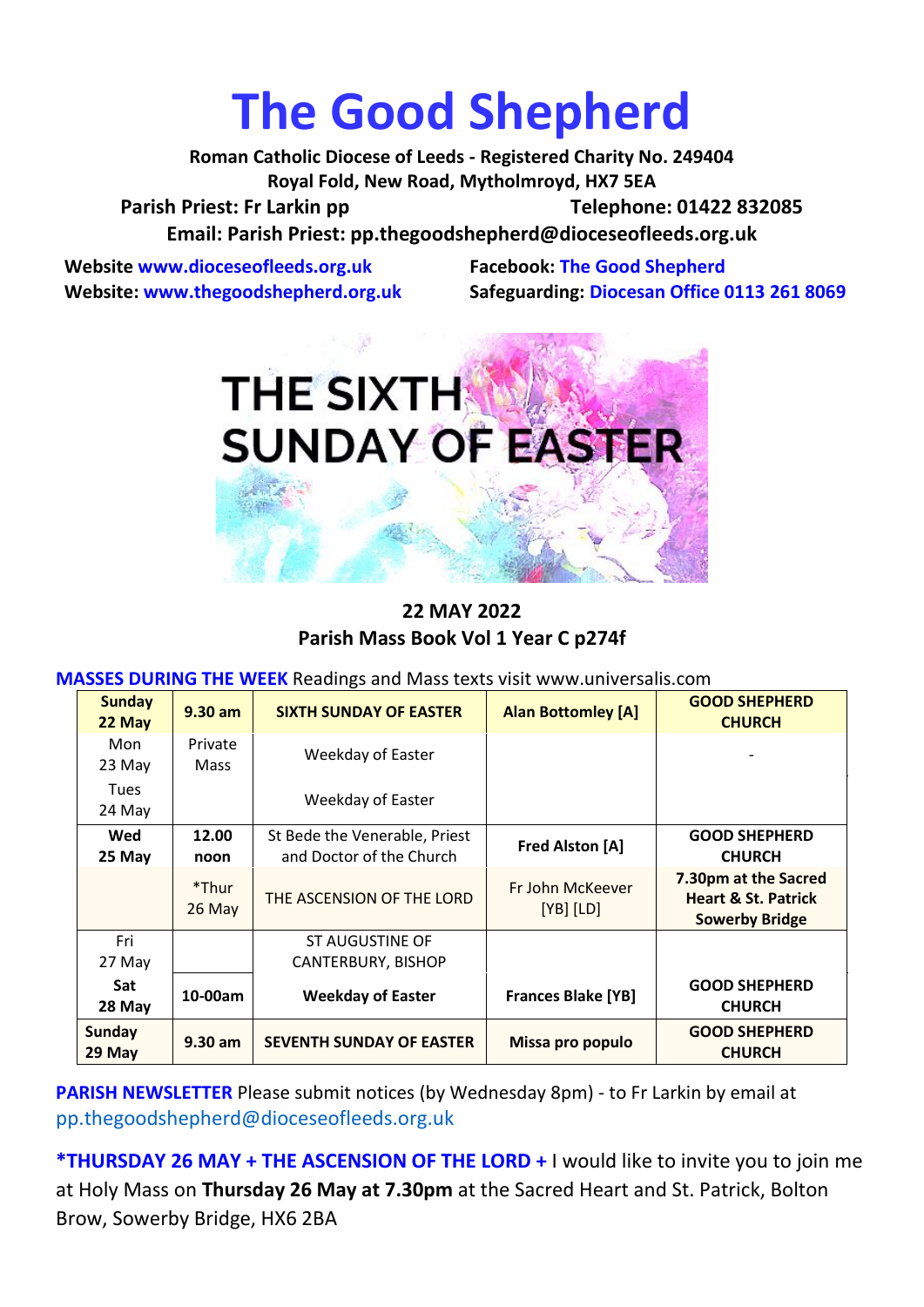**MONTH OF MAY** is dedicated to Our Lady, the Mother of the Risen Lord. Let us take the opportunity of this month to pray more fervently to Our Lady for peace in Ukraine, in the world, and most specially in our own hearts and families.

# **THE PLATINUM JUBILEE OF HER MAJESTY QUEEN ELIZABETH II**

The Bishops' Conference establishes that, at all Sunday Masses on 4–5 June 2022, each parish prays for Her Majesty the Queen to mark her Platinum Jubilee by including an intention in the Prayer of the Faithful and by reciting at the end of Mass (after the Prayer after Communion and before the Final Blessing) the *Prayer for the Queen*.

# *Following the Prayer after Communion*

# **PRAYER FOR THE QUEEN**

- V O Lord, save Elizabeth, our Queen.
- ± And hear us on the day we call upon you.
- O Lord, hear my prayer.
- ± And let my cry come before you.
- V The Lord be with you.
- ± And with your spirit.

Almighty God, we pray, that your servant Elizabeth, our Queen, who, by your providence has received the governance of this realm, may continue to grow in every virtue, that, imbued with your heavenly grace, she may be preserved from all that is harmful and evil and, being blessed with your favour may, with the royal family, come at last into your presence, through Christ, who is the way, the truth and the life and who lives and reigns with you in the unity of the Holy Spirit, God, for ever and ever. Amen

# **UPDATE - SYNODAL PROCESS**

I would like to invite you to **Synodal Process Phase II** which will take place on **Wednesday 22 June at 7pm**. We had a very good turnout at the first meeting with over 30 at the meeting. Please take time to consider the following questions; The parish is the presence of the Church in a given territory, an environment for hearing God's word, for growth in the Christian life, for dialogue, proclamation, charitable outreach, worship and celebration. In all its activities the parish encourages and trains its members to be evangelizers. (Evangelii Gaudium 28)

- 1. What, within our current practice as a parish and diocese, helps to fulfil this vision?
- 2. What would our parish and diocese look like if this vision was being fully lived?
- 3. What practical steps can we take to move towards that fully lived reality?

If you would rather engage with the process online, you can complete an online questionnaire at [https://www.dioceseofleeds.org.uk/parish-to-mission/online-survey/.](https://www.dioceseofleeds.org.uk/parish-to-mission/online-survey/)

**EASTER AT HORSEHOLD** thank you to all those who helped raise the Cross on Palm Sunday and to Barry who organised it. The Cross will be taken down on **Sunday 22 May at 3-00pm**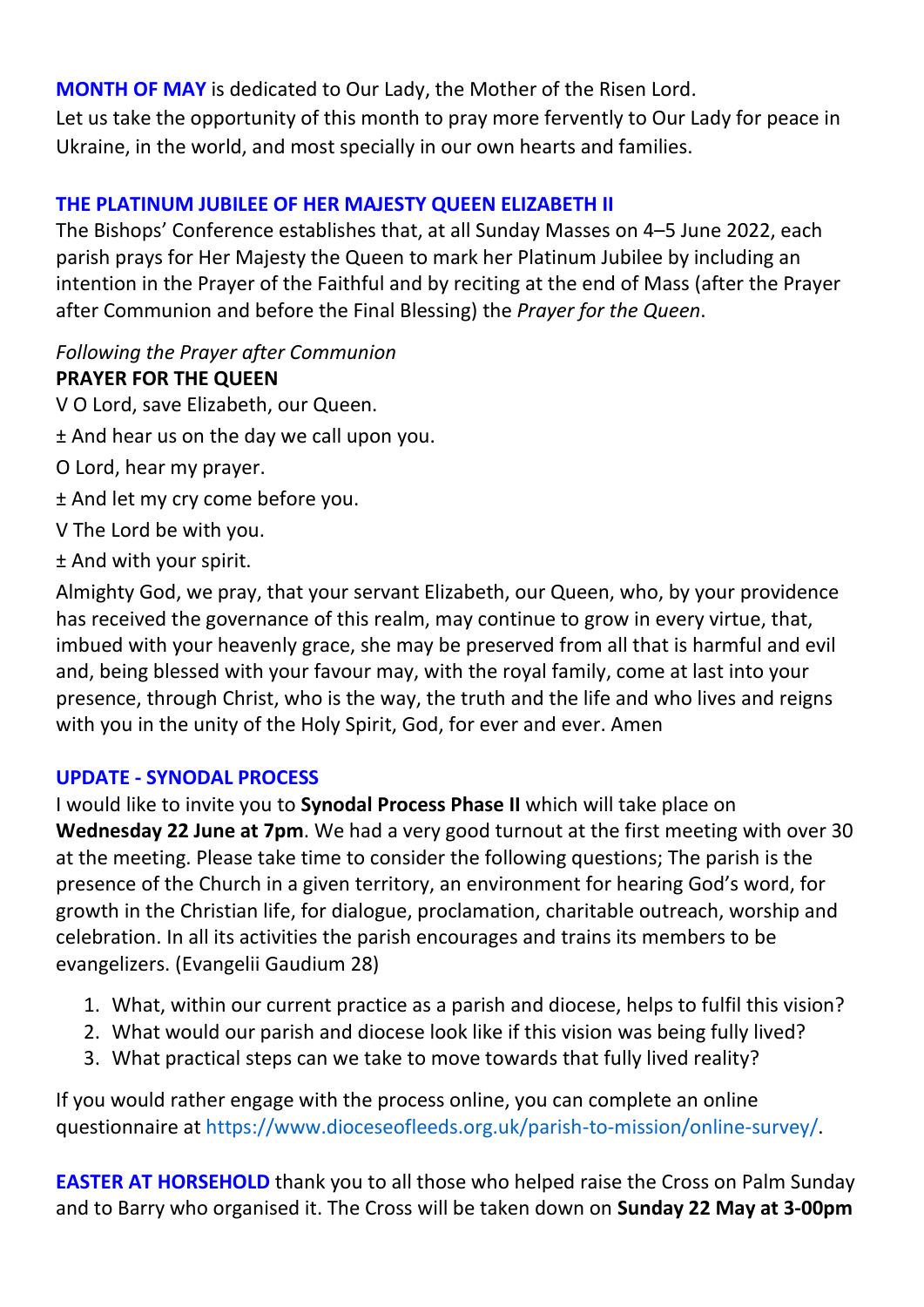### **PRAYER INTENTION OF POPE FRANCIS FOR MAY 2022** Faith-Filled Young People:

We pray for all young people, called to live life to the fullest; may they see in Mary's life the way to listen, the depth of discernment, the courage that faith generates, and the dedication to service.

#### **SACRAMENTAL PREPARATION**

**First Holy Communion** in our parish on Corpus Christi at 9.30am Contact; Jowoodhead1@gmail.com or mobile 07725 854932

**THE MARK 10 MISSION TEAM** Our liturgies titled 'Who Is The Holy Spirit?' are now available for you to watch and share with children. Follow the links below to find the videos we have created 'Little Liturgies' for children in EYFS, KS1 and Children's Liturgy at church. Click <https://www.themark10mission.co.uk/little-liturgies> Click on <https://www.themark10mission.co.uk/new-202122-episodes> Please visit **THE MARK 10 MISSION** YouTube channel – like, share and subscribe.

# **CHURCH WEEKEND Friday 30 Sept - Sunday 02 Oct, 2022**

Halton Gill Bunkbarn, Skipton BD23 5QN

**Accommodation:** up to 35 in 8 bedrooms.

**Cost:** £35 per person (this covers the cost of accommodation. Food / outings are extra) under 3s free.

**Deposit** of £20 per person on booking - Struggling to pay?

Have a word with Maggie / Fr Larkin

**You need to bring**: pillow case and sleeping bag/sheet and duvet; towels; swimming gear if you want a sauna; waterproofs and wellies! **All welcome**

Booking Forms at The Back of Church; See Maggie or David.

# **CHILDREN AND YOUNG PEOPLE AT THE GOOD SHEPHERD**

JUNE 5: Footsteps 10.30am- 12pm

JUNE 12: an extra Footsteps 10.30am-12pm.

\*\*JULY 3: after Mass \*\* A church brunch morning with poems, performance and a stall from the children and young people.

The two Footsteps groups will be working towards the 3rd July on the theme of 'Peace'. Children can come to one or both meetings. - Maggie and Emma

**HALIFAX FOOD BANK** is still providing food to 200 people each week, please help if you can.

**FLOWER ROTA** Next two months: 22 May Patricia & Paul Newman,

29 May Dorothy Burns, 05 June Janet Almond, 12 June Maureen & Frank Flynn, 19 June Jean & David Marsh, 26 June Liz Bavidge.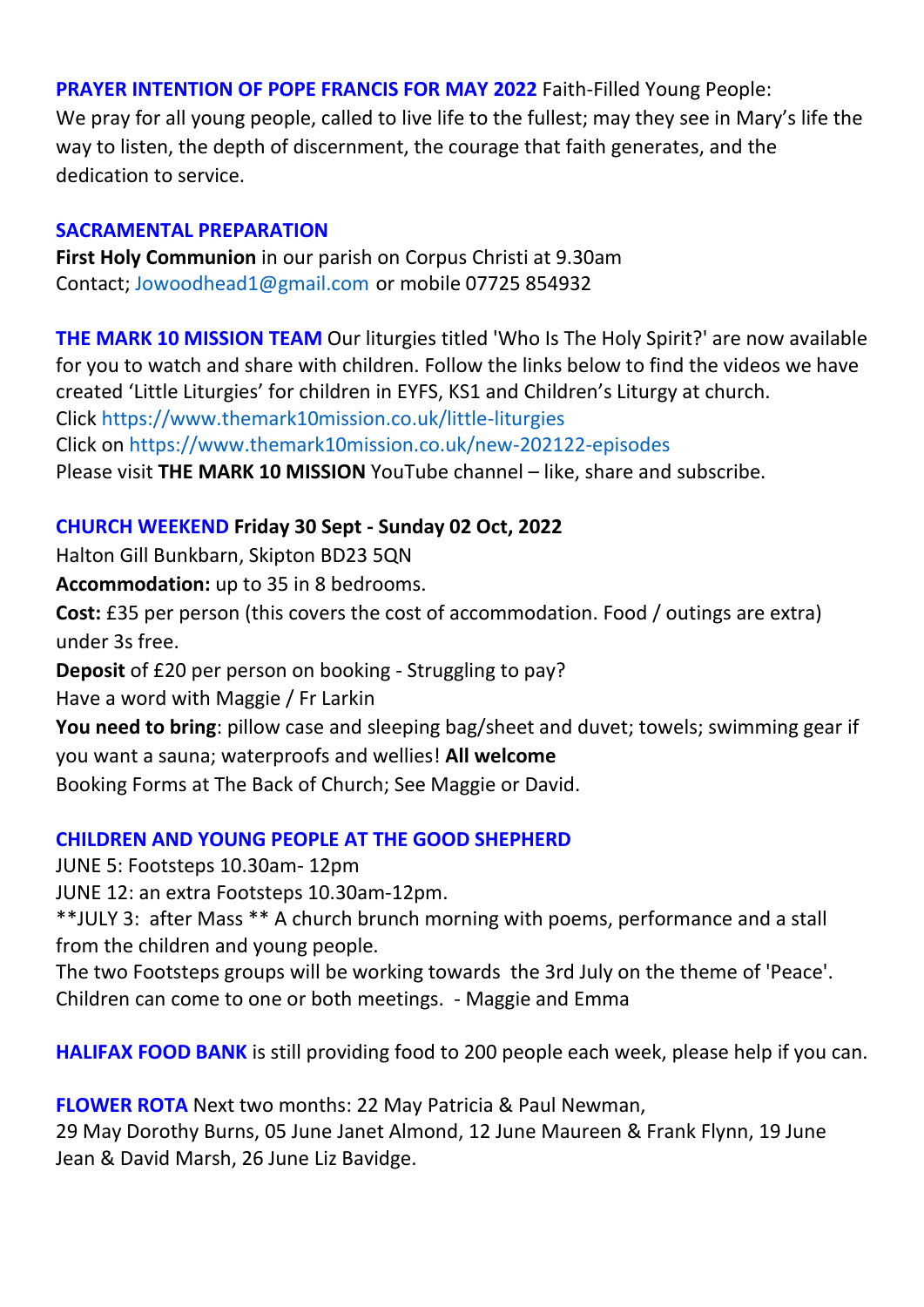**WELCOMING UKRAINIAN REFUGEE FAMILIES** As an acknowledged Principal Sponsor by the Home Office, Catholic Care have the expertise to support the Welcome of Ukranian Refugees and are working hard to do so. Please keep up to date through the website [www.catholic-care.org.uk](http://www.catholic-care.org.uk/) . If you are interested in welcoming refugees, contact [sue.parsons@catholic-care.org.uk](mailto:sue.parsons@catholic-care.org.uk) to register you interest and for further information.

**TUESDAY PRAYER ZOOM ROTA** if there is anyone who would like to lead a session, please email me jeanmarsh48@btinternet.com June 7 Maureen and Frank Flynn / July 5 John and Cathy Duffy August 2 Patricia and Paul Newman / Sept 6 Anne and Mike Plunkett Please swap with someone else if you find you are unavailable on the date suggested.

**DIOCESAN LOURDES PILGRIMAGE** 1-7 July 2022. Tagney Tours booking forms available in all parishes. You can also book online: www.tagneytours.com/pilgrimages/lourdes/leedslourdes or call: 01732 886666. New volunteer carers and registered nurses welcome. Full training given. Please email Anita for more information about volunteering anita.bodurka@dioceseofleeds.org.uk. Please book as soon as possible.

**OUT OF THE ORDINARY: SINGING THE PROPER TEXTS AT MASS** *Life Transfigured*, a series of talks exploring Catholic Faith and the Arts throughout 2022, continues on 14 June, from 7-8pm at Hinsley Hall. Fr Guy Nicholls, Oratorian priest and Director of the John Henry Newman Institute for Liturgical Music will discuss his work to make Gregorian chant accessible to parish musicians. To register for a place, please email [lifetransfigured@dioceseofleeds.org.uk.](mailto:lifetransfigured@dioceseofleeds.org.uk)

**REVELATION** The Youth Service's monthly youth event for young people in Years 8-13 takes place on Thursday 9 June, Hinsley Hall, 5:30-7:30pm. An evening of prayer, music, games, fellowship and more as we focus on the theme of 'Empowered.' For further information, email [youth@dioceseofleeds.org.uk](mailto:youth@dioceseofleeds.org.uk) . Poster attached.

**VOCATIONS SERVICE HOLY HOUR** There will be Adoration on Wednesday 25 May 2022 and the last Wednesday of every month. All welcome, whether exploring your own relationship with Jesus, or simply to pray for vocations. Hinsley Hall 7pm-8pm. Bar open afterwards for informal chat with Vocations Service.

**RALPH MARTIN** Internationally renowned author and catholic speaker, Ralph Martin will be speaking at St Patrick's Mission, Bradford on June 2 at 7:30pm on the topic of "Being a Catholic in Challenging Times." It is not necessary to book tickets. [www.stpatricksmission.co.uk.](http://www.stpatricksmission.co.uk/)

**YORKSHIRE LAY DOMINICANS** Lay Dominicans are lay people, married and single, who commit themselves to lives based around prayer, study, community and preaching. For more details see [http://laydominicans.org.uk/about-us/](https://eu-west-1.protection.sophos.com/?d=outlook.com&u=aHR0cHM6Ly9uYW0xMi5zYWZlbGlua3MucHJvdGVjdGlvbi5vdXRsb29rLmNvbS8_dXJsPWh0dHAlM0ElMkYlMkZsYXlkb21pbmljYW5zLm9yZy51ayUyRmFib3V0LXVzJTJGJmRhdGE9MDUlN0MwMSU3QyU3QzQzOTA0NzFiMjg3ZTQ0NTRiZjMzMDhkYTMzM2FjNTYxJTdDODRkZjllN2ZlOWY2NDBhZmI0MzVhYWFhYWFhYWFhYWElN0MxJTdDMCU3QzYzNzg3ODYyNDc3NzA0MDEzNyU3Q1Vua25vd24lN0NUV0ZwYkdac2IzZDhleUpXSWpvaU1DNHdMakF3TURBaUxDSlFJam9pVjJsdU16SWlMQ0pCVGlJNklrMWhhV3dpTENKWFZDSTZNbjAlM0QlN0MzMDAwJTdDJTdDJTdDJnNkYXRhPUJNJTJCa01Qb0tKZml5MG1aTWg0UiUyQjZhS2hucUU1akJwU0w3QVAlMkZYeSUyRkxiRSUzRCZyZXNlcnZlZD0w&i=NWNmNjM5Zjk2M2EzYmMxNDI0YzEyMTQy&t=dFNJVFVMUXNrY0czMnFGZFVuM3pEdWlPenN6VjZaUENKRElINDVwUE5rcz0=&h=e5c248f6f29c48758b1647b0109c99e9) If you are interested in being part